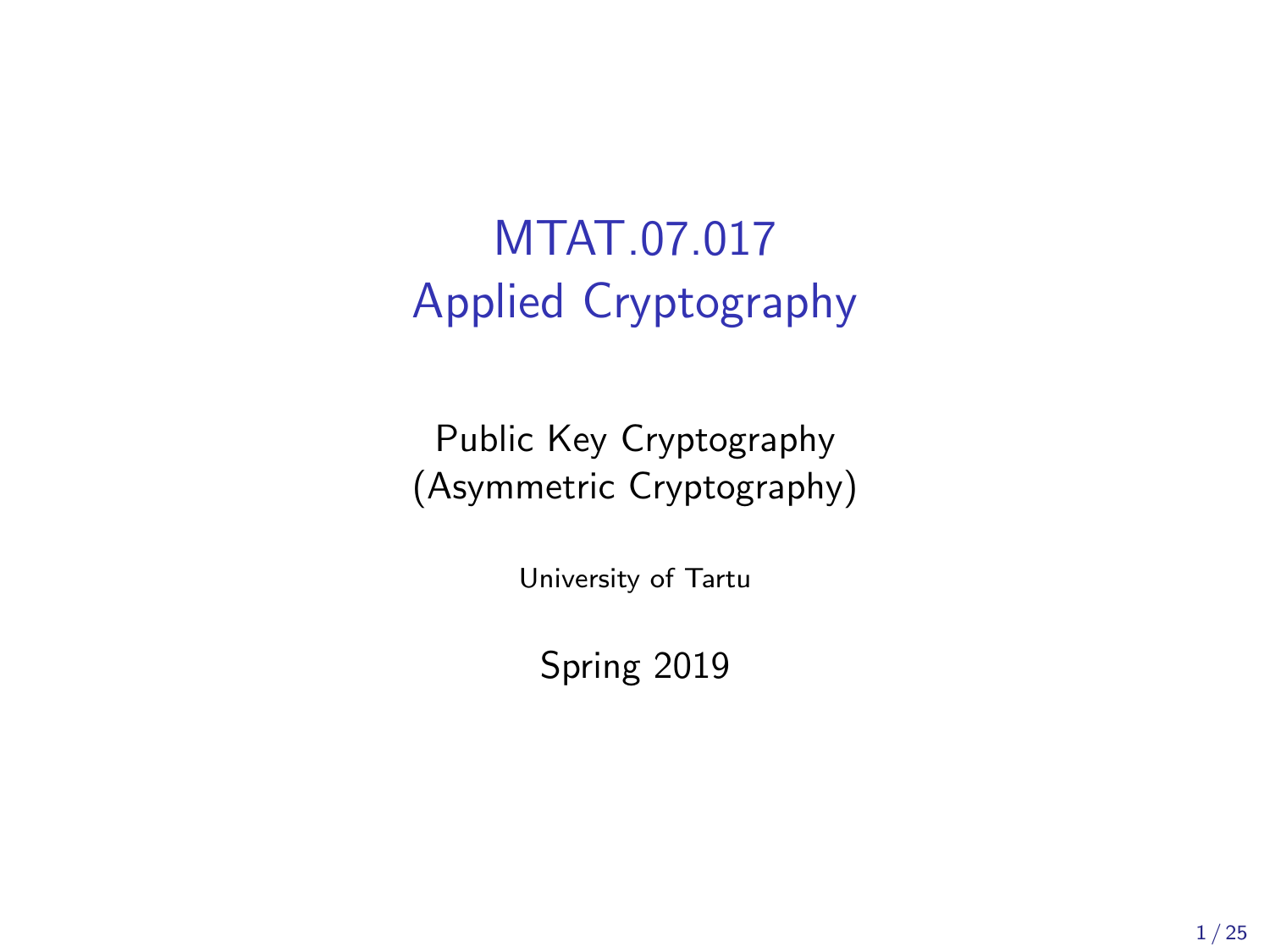### Diffie-Hellman Key Exchange



Ralph Merkle, Martin Hellman, Whitfield Diffie (1976)

• The first public-key algorithm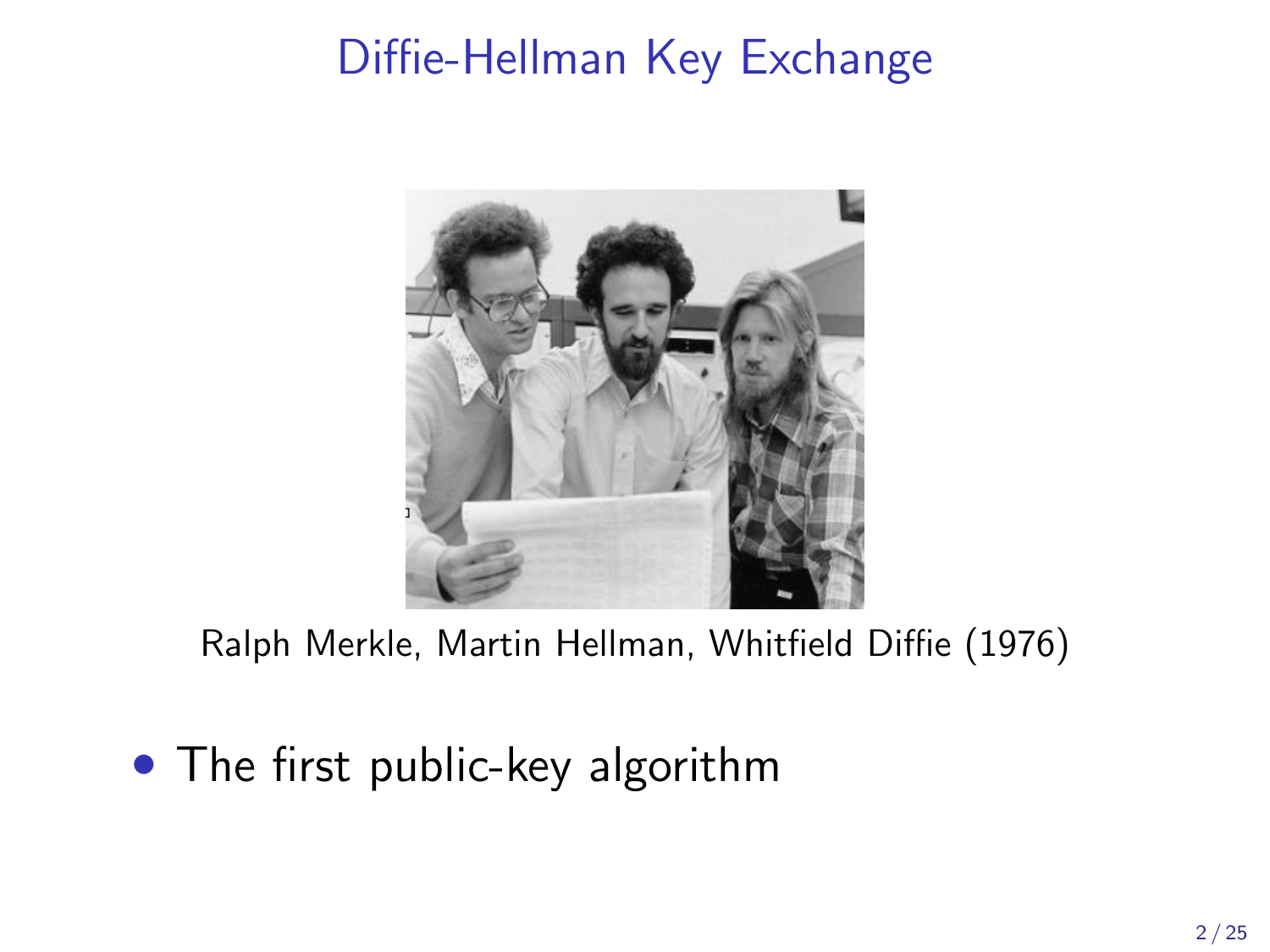## Diffie-Hellman (DH) Key Exchange



• 
$$
(2^5)^4 = 2^{5\cdot 4} = (2^4)^5
$$

- In practice multiplicative group of integers modulo p is used
- Discrete logarithm problem:

hard to find x, given  $2^{x} = 32$  mod p

- ElGamal and DSA based on DL problem
- Secure against passive eavesdropping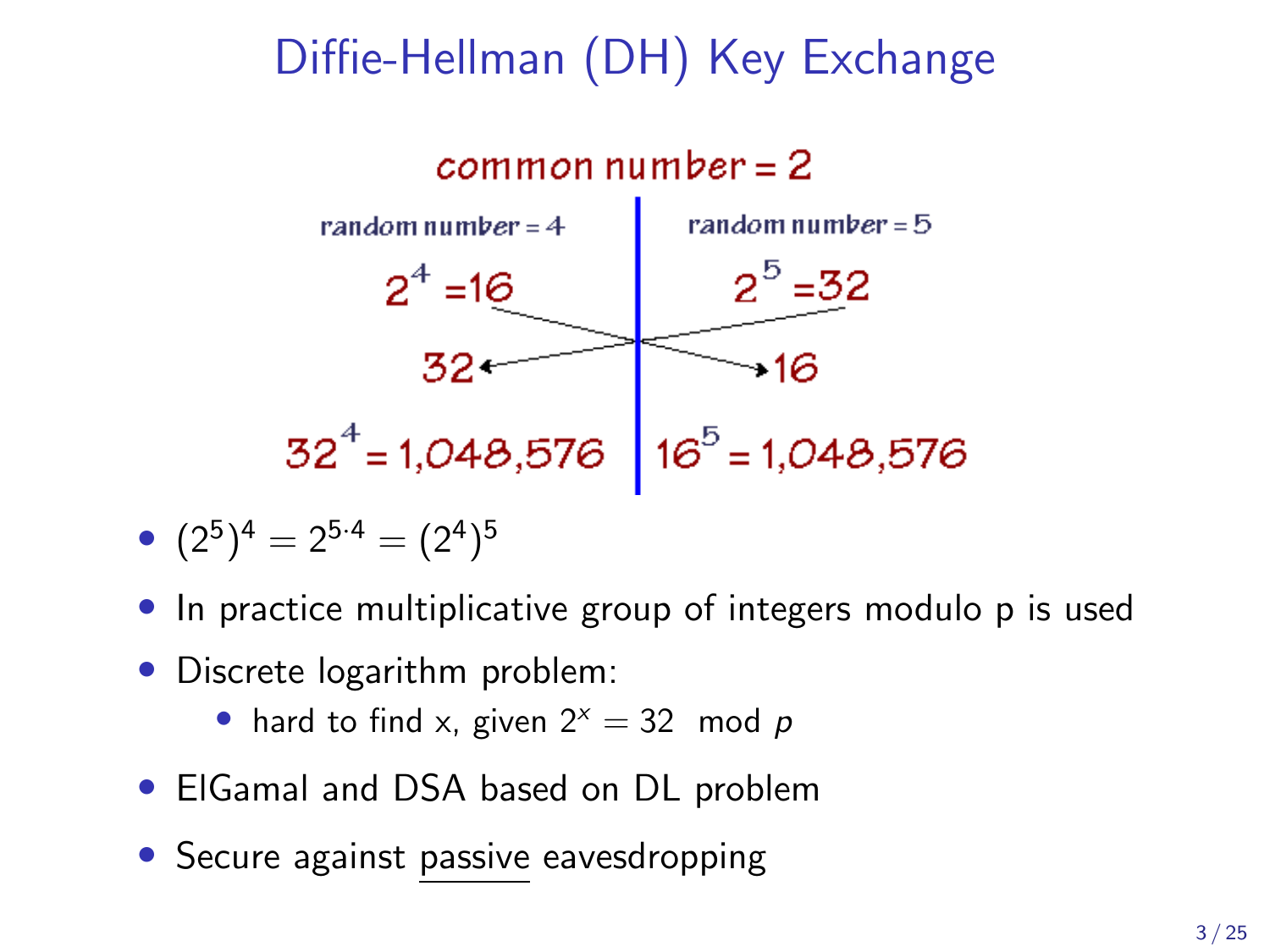# Adversary (Threat) Model

• What are the capabilities of the adversary?

Passive attacks (eavesdropping):



Active attacks (man-in-the-middle):



Which attack is harder to execute?

• Without a threat model the word "secure" tells nothing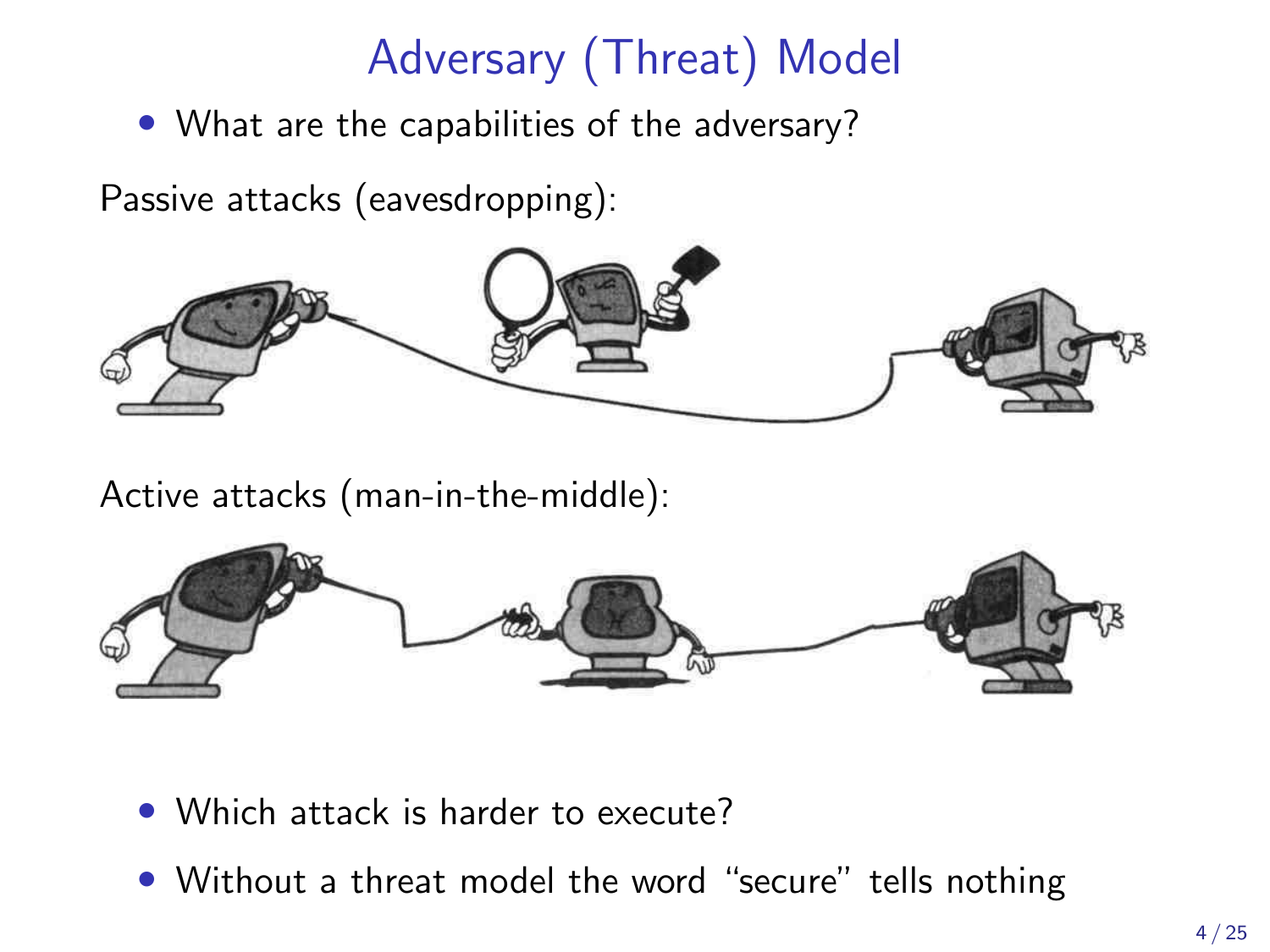#### RSA



Adi Shamir, Ron Rivest, Leonard Adleman (1977)

• The most popular public-key cryptosystem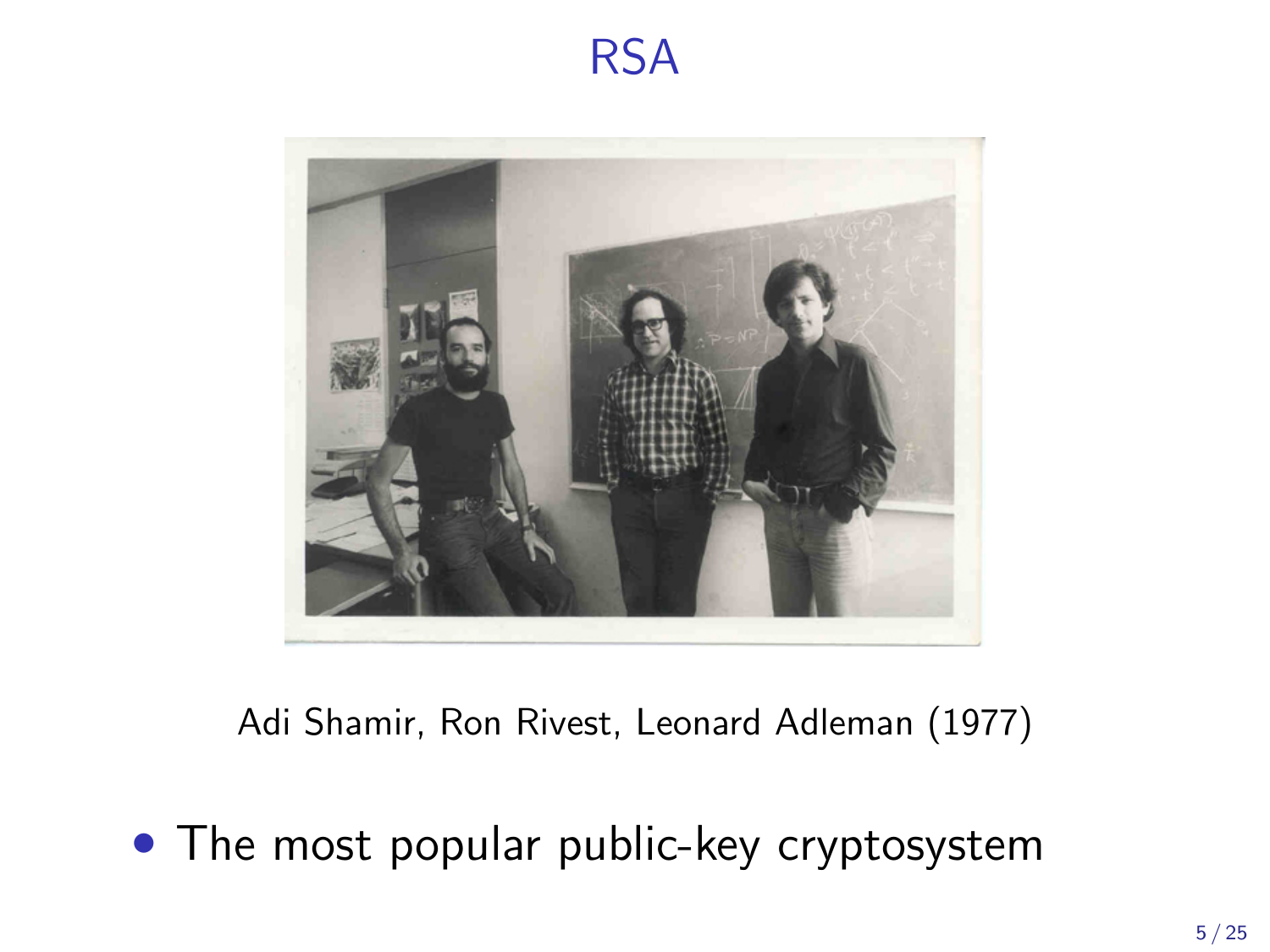# RSA algorithm

## • Key generation:

1. Choose two distinct prime numbers  $p$  and  $q$  (usually 1024-bits)

- 2. Compute  $n = pq$  (2048-bits)
- 3. Compute  $\varphi(n) = (p-1)(q-1)$
- 4. Choose an integer e such that e and  $\varphi(n)$  are coprime
- 5. Find an integer d such that  $de \equiv 1 \mod \varphi(n)$
- $n$  modulus
- e public exponent (encryption exponent)
- $d$  private exponent (decryption exponent) Public key:  $(n, e)$ Private key: (d)
- Encryption:
	- $c \equiv m^e \mod n$
- Decryption:
	- $m \equiv c^d \mod n$

Naive approach: >>> m\*\*e % n

- Much faster:  $\gg$   $pow(m, e, n)$
- Integer factorization problem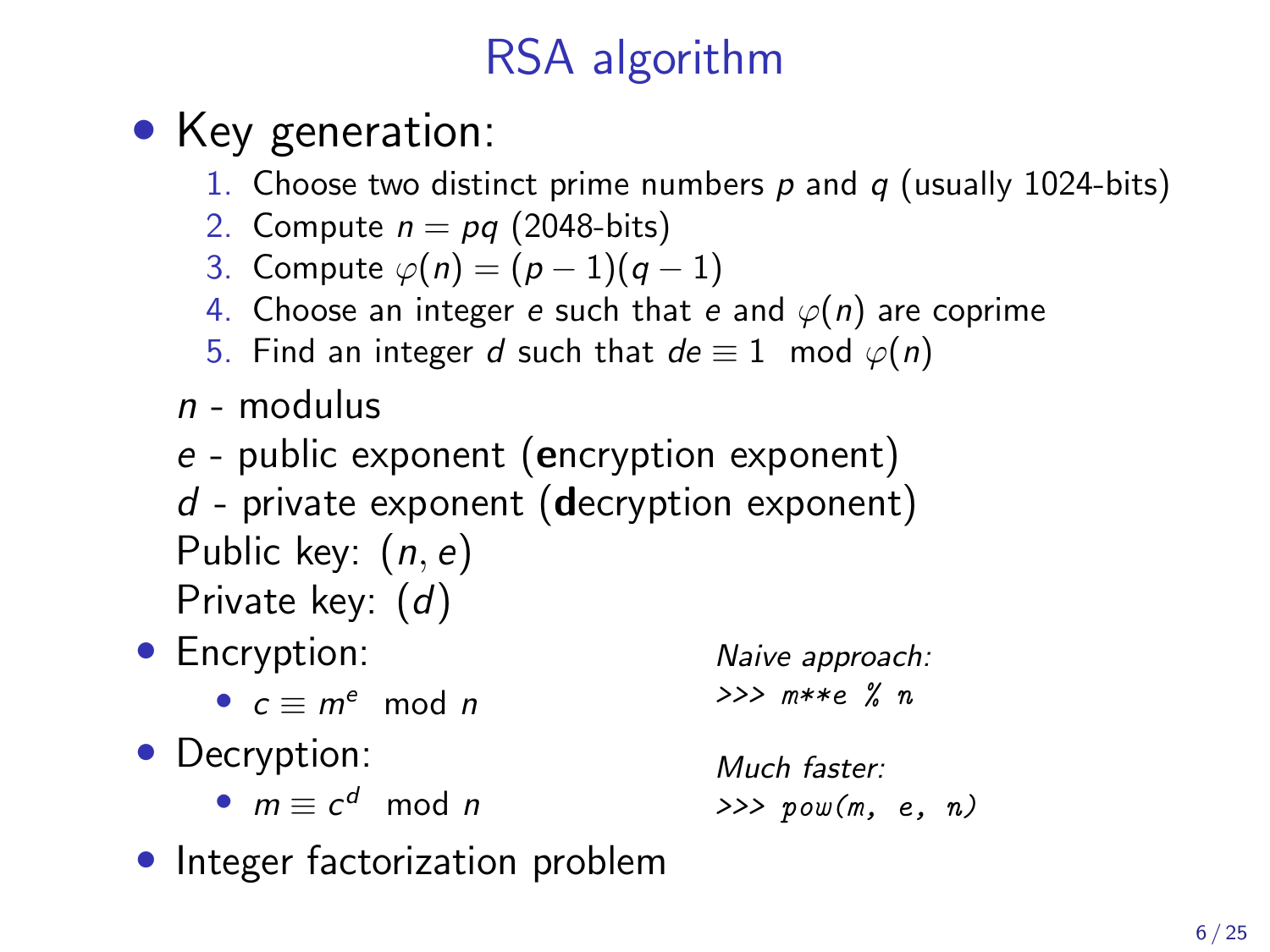## RSA Encryption

The basis:

What is encrypted with one key can be decrypted only with the another and vice versa.

- What is encryption for?
	- Only the recipient could decrypt
- How do you encrypt?
	- Using public key of the recipient
- How does recipient decrypt?
	- Using his private key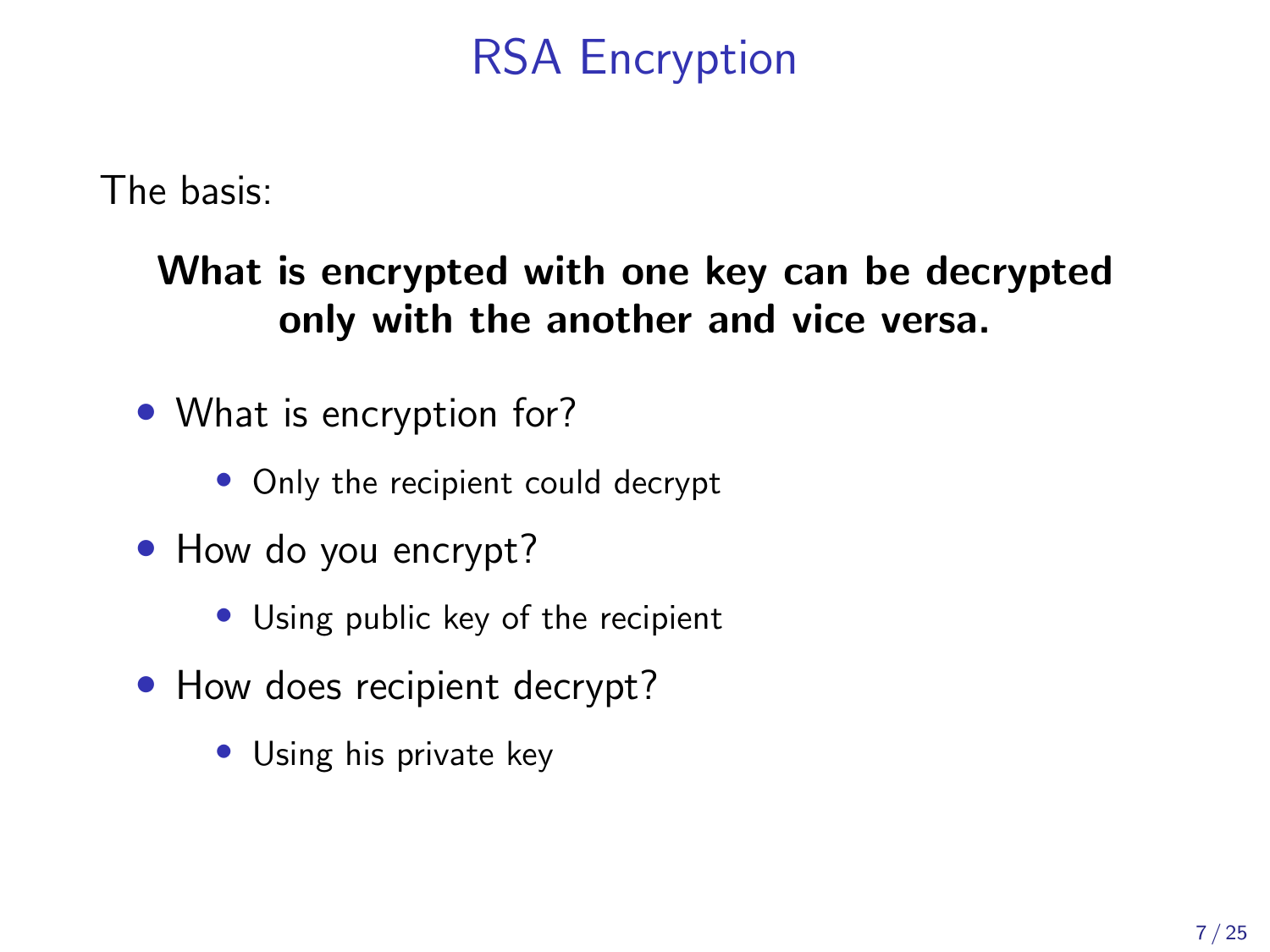## RSA Signing

The concept of signing:

Encryption with private key, decryption with public key

- What is signing for?
	- Everyone could authenticate the origin
- How do you sign?
	- Encrypting with your private key
- How do others verify?
	- Decrypting with your public key

In practice message digest is encrypted (signed)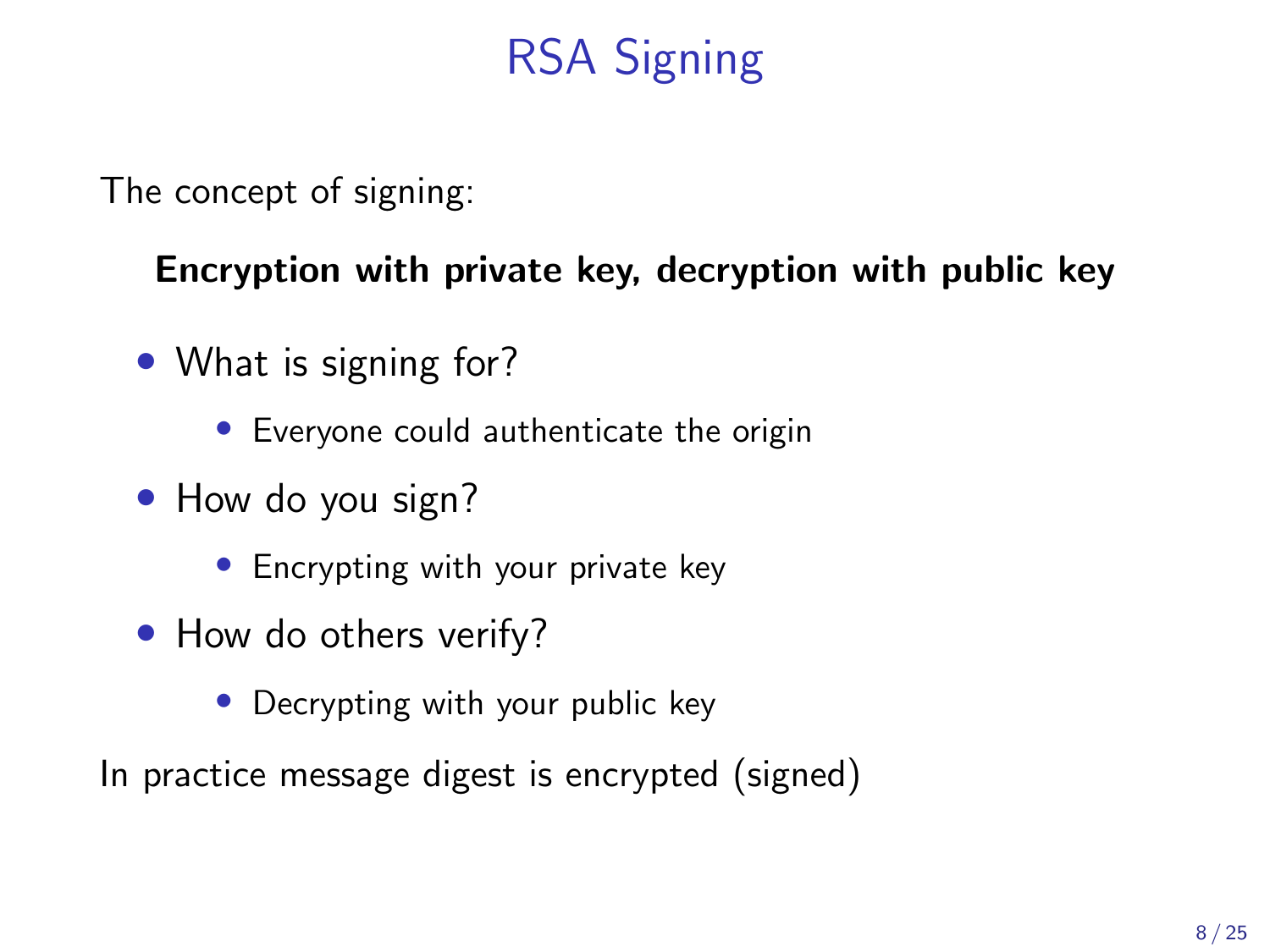# Public Key Cryptography

The benefits of asymmetric cryptography:

- Provides possibility for digital signatures
	- Data origin authentication
- Encryption key can be negotiated over non-confidential channel
	- Authenticated channel still required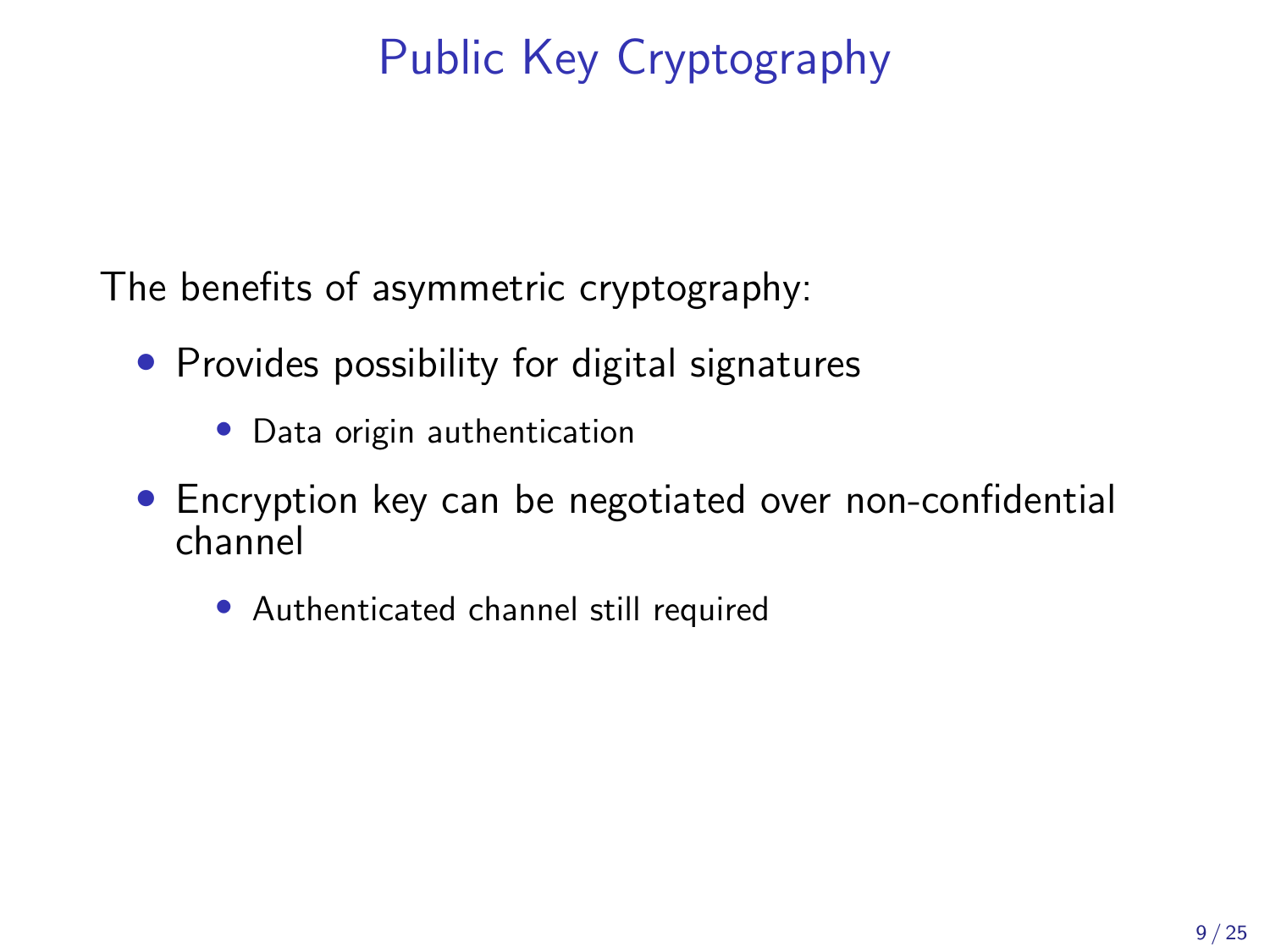### Exponentiation

### Which operation is harder to calculate:

 $x^{16384}$  $\alpha$ r  $x^{8191}$  ? >>> bin(16384) '0b100000000000000' >>> bin(8191)

'0b1111111111111'

Number of multiplications: number of bits  $+$  number of "1" bits

Example:

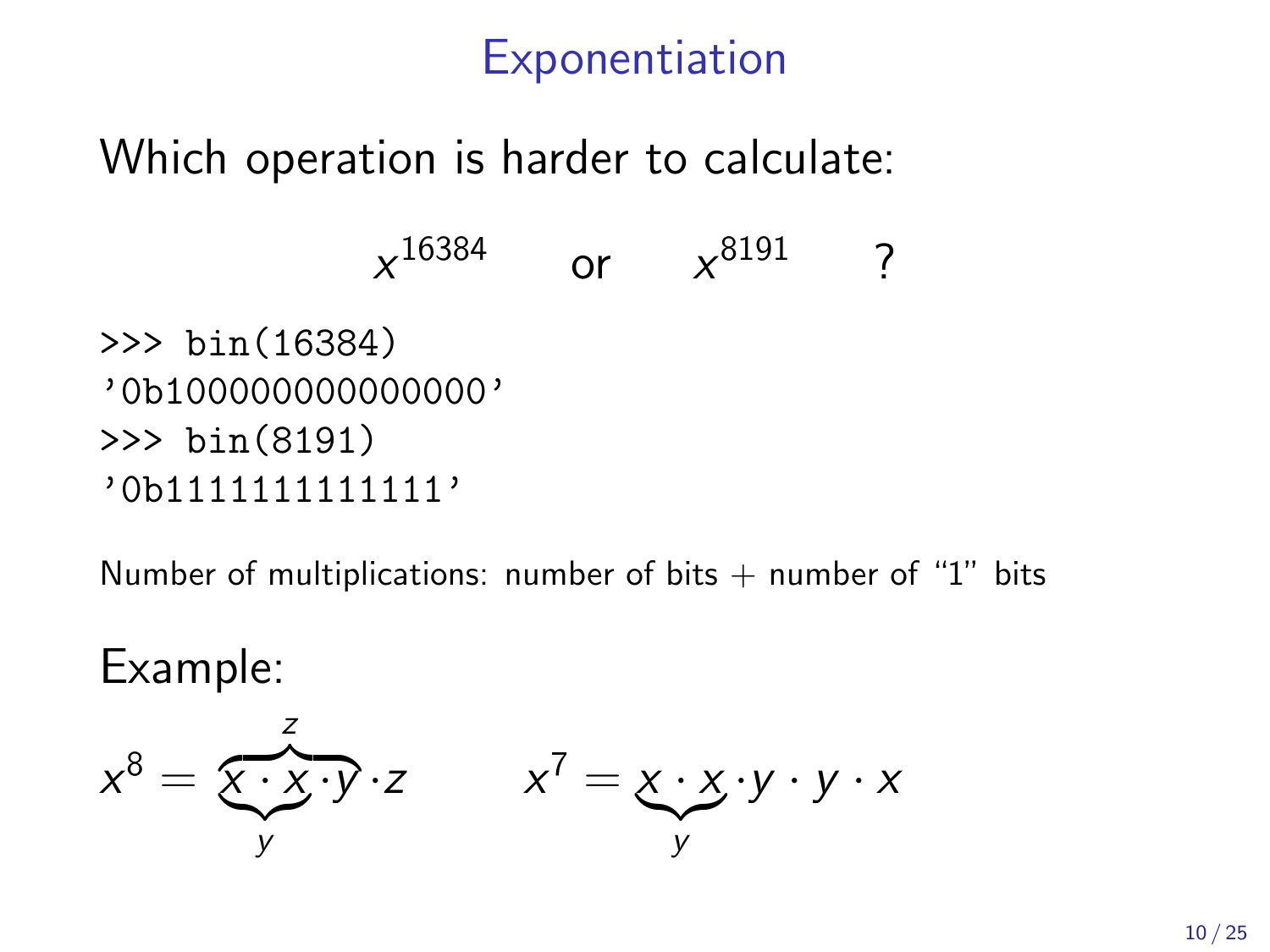### RSA Exponents

Key generation:

- 1. Choose two distinct prime numbers  $p$  and  $q$
- 2. Compute  $n = pq$
- 3. Compute  $\varphi(n) = (p-1)(q-1)$
- 4. Choose an integer e such that e and  $\varphi(n)$  are coprime
- 5. Find an integer d such that  $de \equiv 1 \mod \varphi(n)$
- Can we choose e that will provide faster encryption?
	- Yes!  $e = 2^{16} + 1 = 65537$  (0b100000000000000001)
	- $e = 3$  (0b11) may also be used (not recommended)
	- Some implementations use random public exponent
- Can we instead choose d that will provide faster decryption?
	- No! This will leak information about secret d
	- In fact, constant time exponentiation must be used for d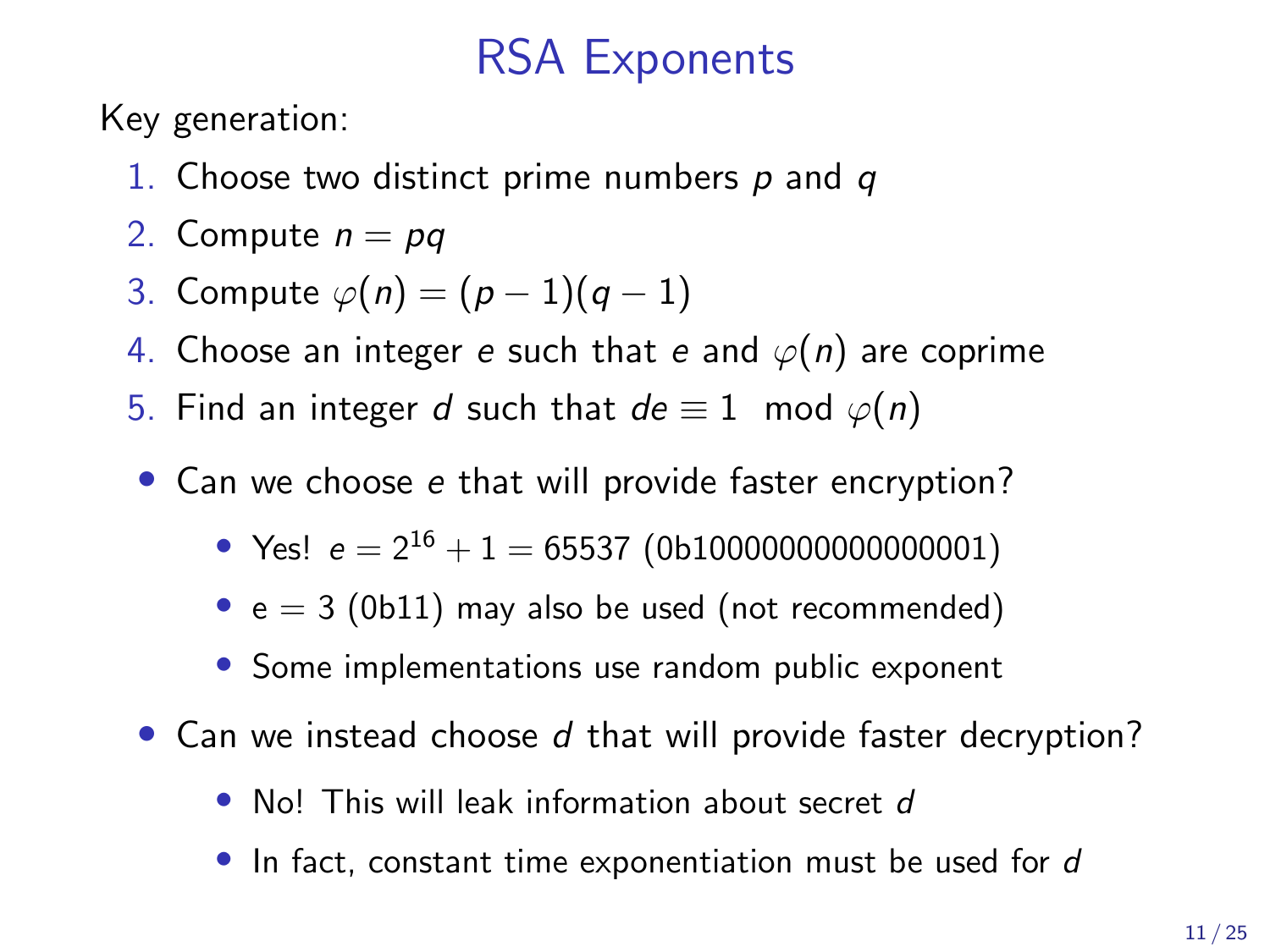## Key Length Recommendations (NIST)

| <b>Date</b>      | Minimum<br>of<br>Strength | Symmetric<br><b>Algorithms</b> | <b>Asymmetric</b> | Key | <b>Discrete</b><br>Logarithm<br>Group | Elliptique<br>Curve | Hash (A)                                                                               | Hash (B)                                                                                                                                                       |  |  |
|------------------|---------------------------|--------------------------------|-------------------|-----|---------------------------------------|---------------------|----------------------------------------------------------------------------------------|----------------------------------------------------------------------------------------------------------------------------------------------------------------|--|--|
| 2010<br>(Legacy) | 80                        | 2TDEA*                         | 1024              | 160 | 1024                                  | 160                 | <b>SHA-1**</b><br><b>SHA-224</b><br><b>SHA-256</b><br><b>SHA-384</b><br><b>SHA-512</b> | SHA-1<br><b>SHA-224</b><br><b>SHA-256</b><br><b>SHA-384</b><br><b>SHA-512</b><br>SHA-1<br><b>SHA-224</b><br><b>SHA-256</b><br><b>SHA-384</b><br><b>SHA-512</b> |  |  |
| 2011 - 2030      | 112                       | 3TDEA                          | 2048              | 224 | 2048                                  | 224                 | <b>SHA-224</b><br><b>SHA-256</b><br><b>SHA-384</b><br><b>SHA-512</b>                   |                                                                                                                                                                |  |  |
|                  |                           |                                |                   |     |                                       |                     |                                                                                        | SHA-1                                                                                                                                                          |  |  |
| >2030            | 128                       | <b>AES-128</b>                 | 3072              | 256 | 3072                                  | 256                 | <b>SHA-256</b><br><b>SHA-384</b><br><b>SHA-512</b>                                     | <b>SHA-224</b><br><b>SHA-256</b><br><b>SHA-384</b><br><b>SHA-512</b>                                                                                           |  |  |
|                  |                           |                                |                   |     |                                       |                     |                                                                                        |                                                                                                                                                                |  |  |
| >> 2030          | 192                       | <b>AES-192</b>                 | 7680              | 384 | 7680                                  | 384                 | <b>SHA-384</b><br><b>SHA-512</b>                                                       | <b>SHA-224</b><br><b>SHA-256</b><br><b>SHA-384</b><br><b>SHA-512</b>                                                                                           |  |  |
| 256<br>>> 2030   |                           | <b>AES-256</b>                 | 15360             | 512 | 15360                                 | 512                 | <b>SHA-512</b>                                                                         | <b>SHA-256</b><br><b>SHA-384</b><br><b>SHA-512</b>                                                                                                             |  |  |

<http://www.keylength.com/>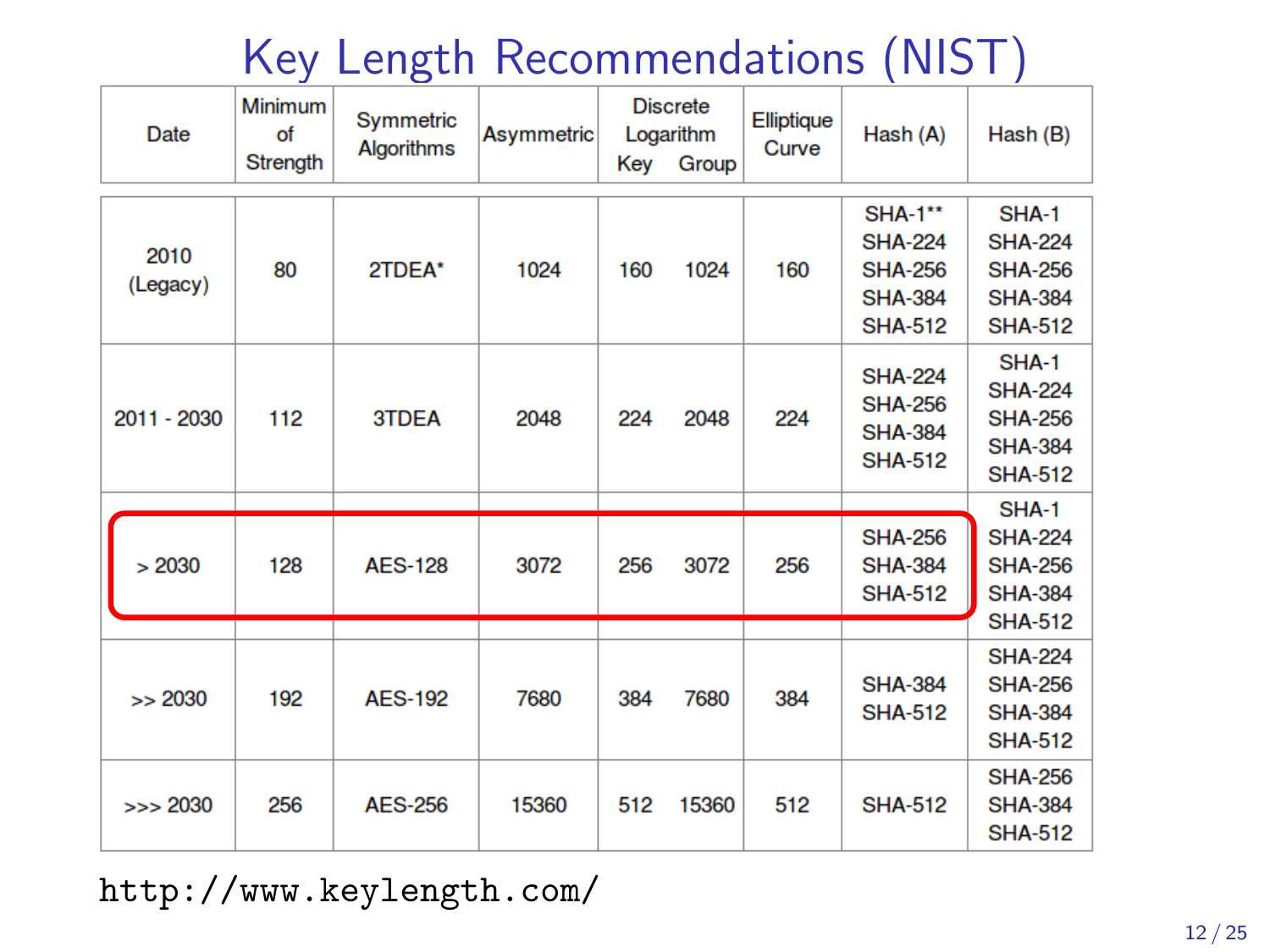### RSA private key file format

\$ openssl genrsa -out priv.pem 1024 Generating RSA private key, 1024 bit long modulus .....................++++++ ............++++++ e is 65537 (0x10001)

\$ cat priv.pem -----BEGIN RSA PRIVATE KEY----- MIICXQIBAAKBgQDadIy9YfBPIk9Imlq0luDERItfj9FINQn/Gv+q+cHk06RgpphX 6c+sIvVk/bEHmWGfVwCcxMF5tzIeC/ns8sHu1b1IsUXSJwiOArzuxPMBfay5TUu1 6oP/K0lBxYaWa3xMSa+FmaAQsugBcWCYTMOiv+H7YkZdpDRZ++IbfWyX1wIDAQAB AoGAQLdcZlJYVaktYa3Qh0VXSu2feGzrq/+CeZ+u9CDPbxG/1Z4k7Y5npnAo0IVT Z5Pp1sF4ffjP9FXwM/SKUsbL6n/TR7U253KzjxzfuBPMayjTMqqHTVDwbcJ0zhdG emF1s3aZtRmZA8nvrooAQqhr5pfNcL/OiOmjf2+E4St3IxECQQD9rhVTm4NV1prr f2813zebpqbhzUPCbUK9/FmfZcx1Tg7EX6RP1Jf0aTXQgCL9nGrZhKVraSSdwAZP 4q/obaOfAkEA3HP/hsUoi1m4VGXLW0cD+c5UYNcfJkkmHJi7AAbzE06FFrHyJhLC 9CsB4OVayKbhxmAtN6Djhudltav/oFTgyQJAeysm161OG0NTfLwm9vUmPsCvjjrn tRbTtRta7/wqTdL2iNECQQCU9ufnB5YxyluORScYQ6ij4vXV5tD8buPgQsRhQ5xa qfzQvWQap0hR3F4Ojq7GcI1orvQcEgYOLFp7VyueqH56 -----END RSA PRIVATE KEY----- PEM format (BASE64 encoded ASN.1 DER)

\$ openssl rsa -in priv.pem -outform der -out priv.der writing RSA key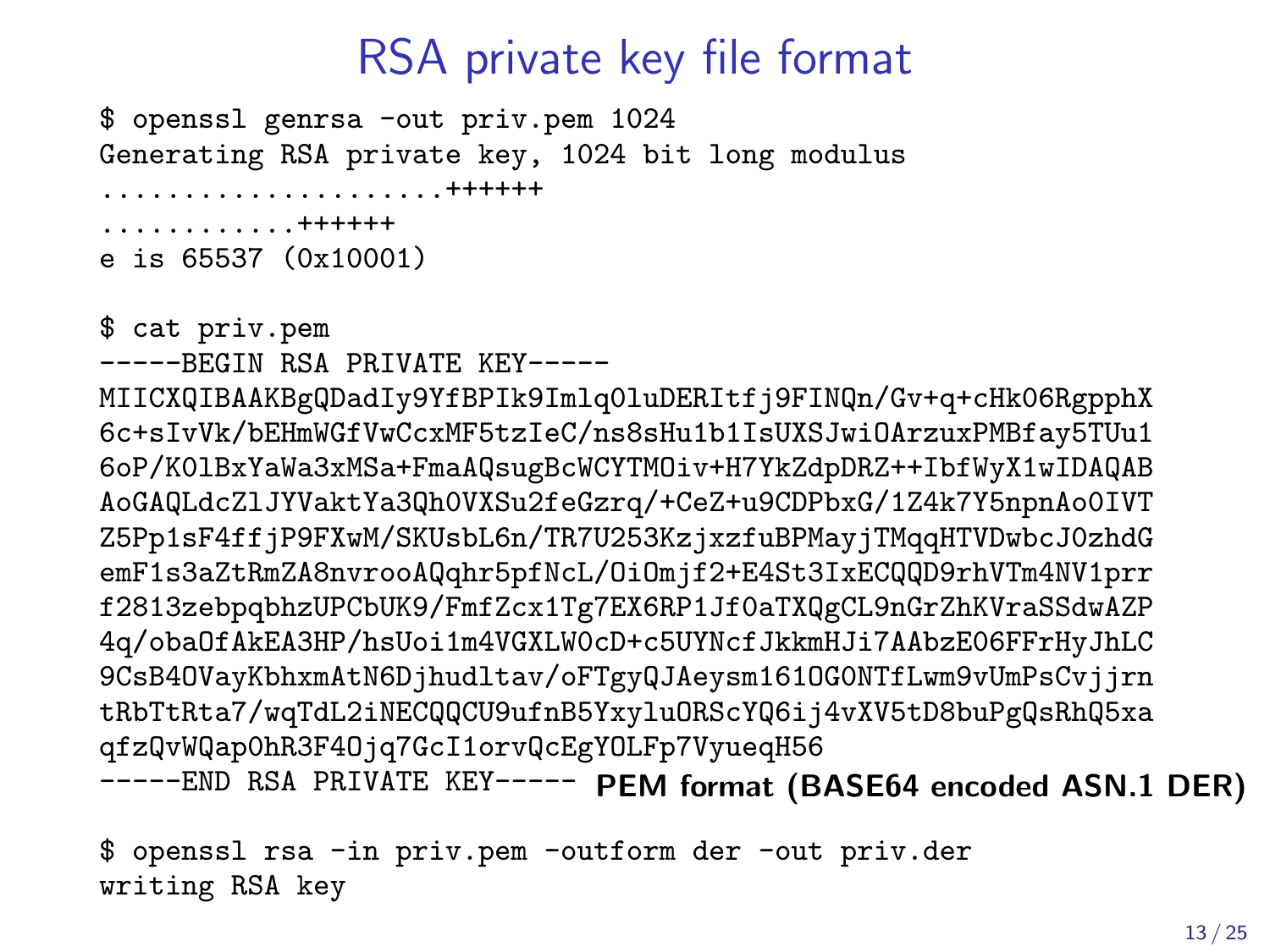## RSA private key file format

| \$ dumpasn1 priv.der |            |          |                |                      |  |  |                                                 |  |  |  |  |  |  |  |  |  |
|----------------------|------------|----------|----------------|----------------------|--|--|-------------------------------------------------|--|--|--|--|--|--|--|--|--|
|                      |            |          |                | $0 605: SEQUENCE \{$ |  |  |                                                 |  |  |  |  |  |  |  |  |  |
|                      | 4          | 1:       | INTEGER 0      |                      |  |  |                                                 |  |  |  |  |  |  |  |  |  |
|                      |            | 7129:    | <b>INTEGER</b> |                      |  |  |                                                 |  |  |  |  |  |  |  |  |  |
|                      |            |          |                |                      |  |  | 00 DA 74 8C BD 61 FO 4F 22 4F 48 9A 5A B4 96 EO |  |  |  |  |  |  |  |  |  |
|                      |            |          |                | $DT \ldots$          |  |  |                                                 |  |  |  |  |  |  |  |  |  |
| 139                  |            | 3:       | INTEGER 65537  |                      |  |  |                                                 |  |  |  |  |  |  |  |  |  |
|                      |            | 144 128: | INTEGER        |                      |  |  |                                                 |  |  |  |  |  |  |  |  |  |
|                      |            |          |                |                      |  |  | 40 B7 5C 66 52 58 55 A9 2D 61 AD D0 87 45 57 4A |  |  |  |  |  |  |  |  |  |
|                      |            |          |                | $97 \ldots$          |  |  |                                                 |  |  |  |  |  |  |  |  |  |
|                      | 65:<br>275 |          | <b>INTEGER</b> |                      |  |  |                                                 |  |  |  |  |  |  |  |  |  |
|                      |            |          |                |                      |  |  | 00 FD AE 15 53 9B 83 55 D6 9A EB 7F 6F 35 DF 37 |  |  |  |  |  |  |  |  |  |
|                      |            |          |                | $9F \ldots$          |  |  |                                                 |  |  |  |  |  |  |  |  |  |
| 342                  |            | 65:      | INTEGER        |                      |  |  |                                                 |  |  |  |  |  |  |  |  |  |
|                      |            |          |                |                      |  |  | 00 DC 73 FF 86 C5 28 8B 59 B8 54 65 CB 5B 47 03 |  |  |  |  |  |  |  |  |  |
|                      |            |          |                | $C9$                 |  |  |                                                 |  |  |  |  |  |  |  |  |  |
| 409                  |            | 64:      | <b>INTEGER</b> |                      |  |  |                                                 |  |  |  |  |  |  |  |  |  |
|                      |            |          |                |                      |  |  | 7B 2B 26 D7 AD 4E 1B 43 53 7C BC 26 F6 F5 26 3E |  |  |  |  |  |  |  |  |  |
|                      |            |          |                | $DD \ldots$          |  |  |                                                 |  |  |  |  |  |  |  |  |  |
| 475                  |            | 65:      | <b>INTEGER</b> |                      |  |  |                                                 |  |  |  |  |  |  |  |  |  |
|                      |            |          |                |                      |  |  | 00 87 56 C7 66 CB 9F 6A 7D 78 46 87 FF E2 57 A4 |  |  |  |  |  |  |  |  |  |
|                      |            |          |                | $D1 \ldots$          |  |  |                                                 |  |  |  |  |  |  |  |  |  |
| 542                  |            | 65:      | INTEGER        |                      |  |  |                                                 |  |  |  |  |  |  |  |  |  |
|                      |            |          |                |                      |  |  | 00 94 F6 E7 E7 07 96 31 CA 5B 8E 45 27 18 43 A8 |  |  |  |  |  |  |  |  |  |
|                      |            |          |                | 7A                   |  |  |                                                 |  |  |  |  |  |  |  |  |  |
|                      |            |          | }              |                      |  |  |                                                 |  |  |  |  |  |  |  |  |  |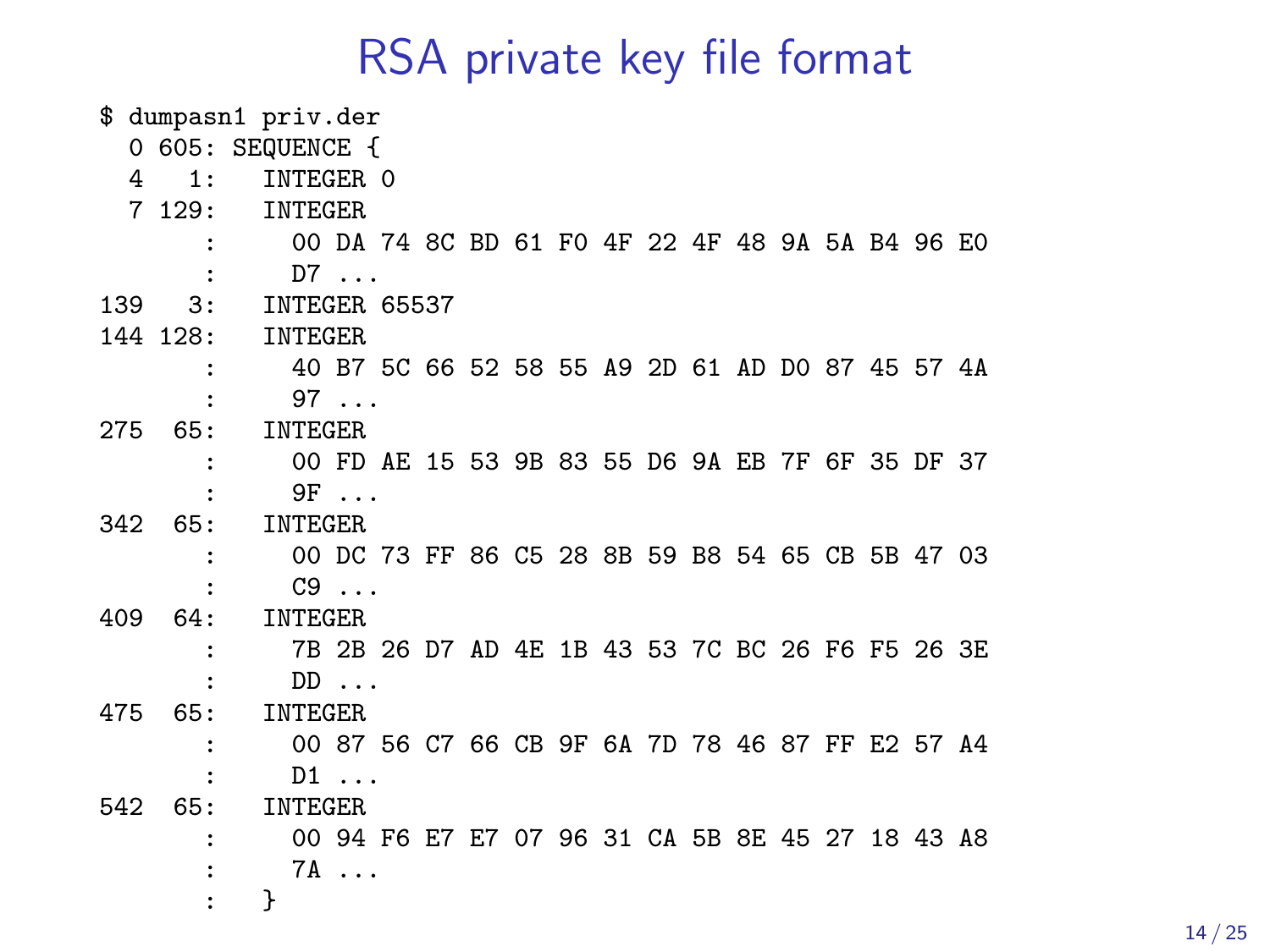### RSA private key file format

```
--
-- Representation of RSA private key with information for
-- the CRT algorithm.
-RSAPrivateKey ::= SEQUENCE {
   version Version,
   modulus INTEGER, -- n
   publicExponent INTEGER, -- e
   privateExponent INTEGER, -- d
   prime1 INTEGER, -- p
   prime2 INTEGER, -- q
   exponent1 INTEGER, -- d mod (p-1)
   exponent2 INTEGER, -- d mod (q-1)
   coefficient INTEGER, -- (inverse of q) mod p
   otherPrimeInfos OtherPrimeInfos OPTIONAL
}
```
<http://tools.ietf.org/html/rfc3447>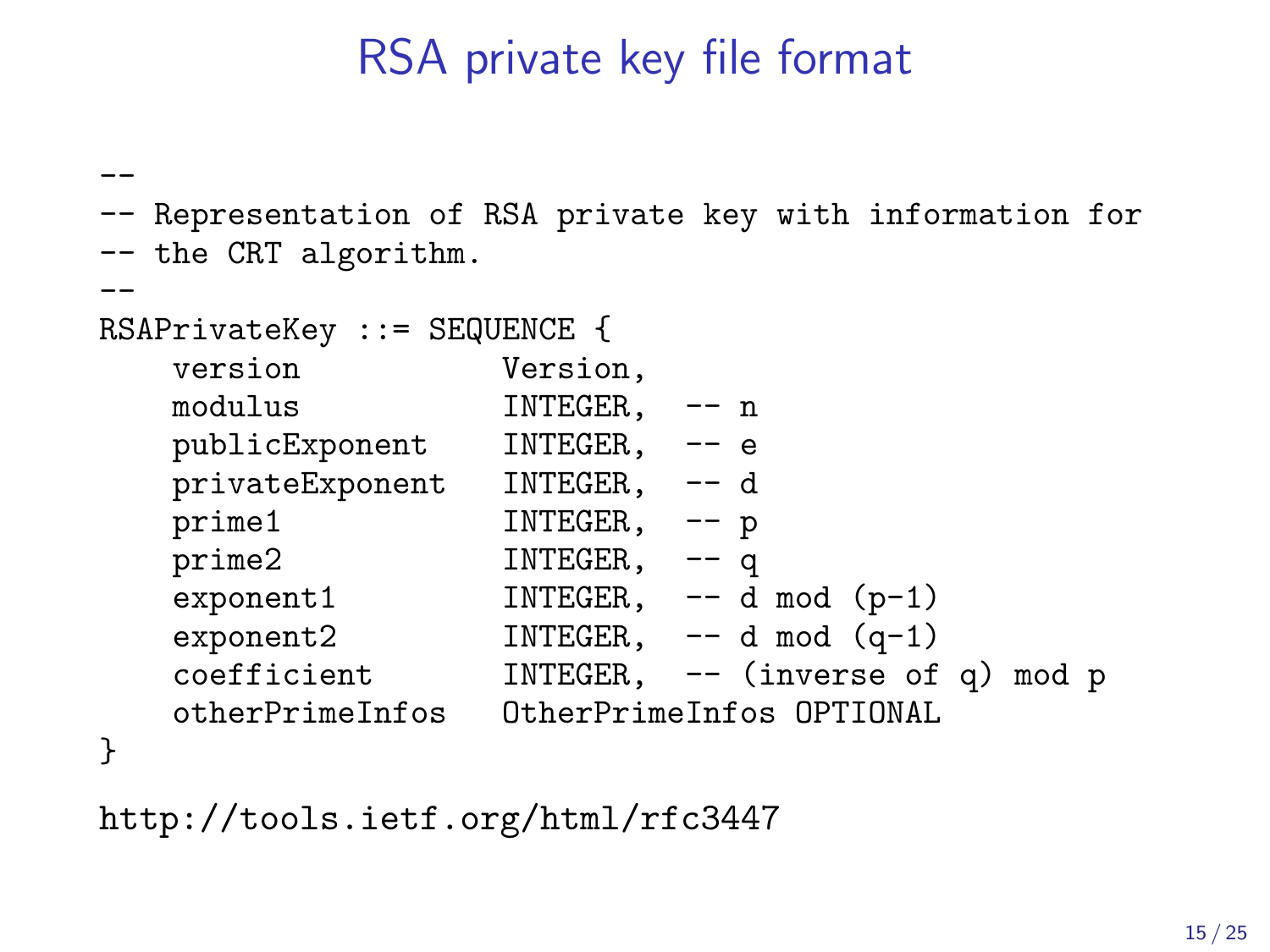### RSA public key file format

\$ openssl rsa -inform der -in priv.der -pubout -outform der -out pub.der writing RSA key \$ openssl rsa -inform der -in pub.der -pubin -out pub.pem writing RSA key \$ dumpasn1 pub.der 0 159: SEQUENCE { 3 13: SEQUENCE {<br>5 9: ORIECT II OBJECT IDENTIFIER rsaEncryption (1 2 840 113549 1 1 1)<br>NIII.  $16 \quad 0$ : } 18 141: BIT STRING, encapsulates {<br>22 137: SEQUENCE { 22 137: SEQUENCE<br>25 129: INTEGER  $25 \t129:$ : 00 DA 74 8C BD 61 F0 4F 22 4F 48 9A 5A B4 96 E0 : C4 44 8B 5F 8F D1 48 35 09 FF 1A FF AA F9 C1 E4 : D3 A4 60 A6 98 57 E9 CF AC 22 F5 64 FD B1 07 99 : 61 9F 57 00 9C C4 C1 79 B7 32 1E 0B F9 EC F2 C1 : EE D5 BD 48 B1 45 D2 27 08 8E 02 BC EE C4 F3 01 : 7D AC B9 4D 4B B5 EA 83 FF 2B 49 41 C5 86 96 6B : 7C 4C 49 AF 85 99 A0 10 B2 E8 01 71 60 98 4C C3 : A2 BF E1 FB 62 46 5D A4 34 59 FB E2 1B 7D 6C 97 : D7 157 3: INTEGER 65537 : }<br>: } : } : }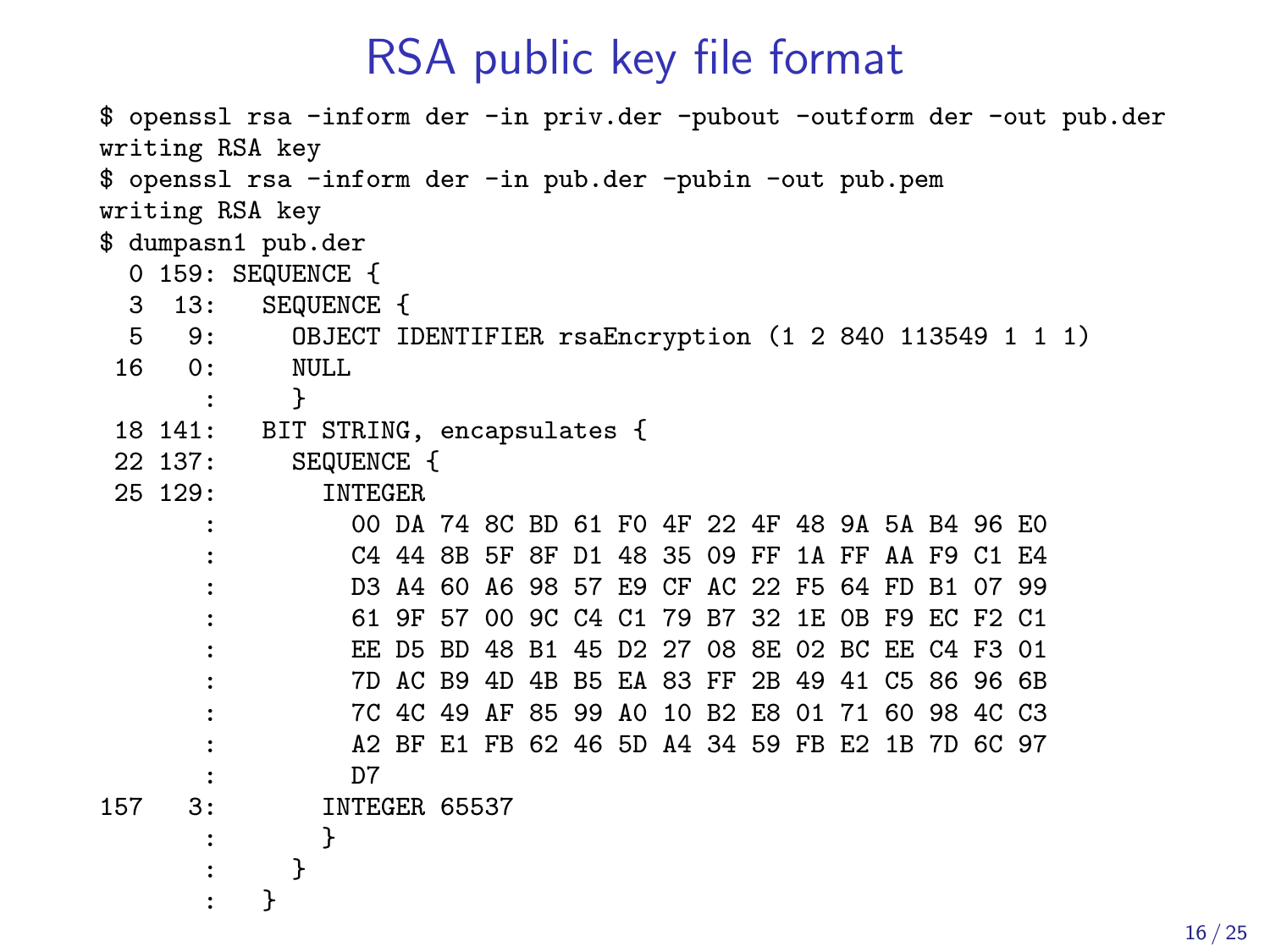### RSA public key file format

```
SubjectPublicKeyInfo ::= SEQUENCE {
   algorithm AlgorithmIdentifier,
   subjectPublicKey BIT STRING ::= RSAPublicKey
}
RSAPublicKey ::= SEQUENCE {
                     INTEGR, -- n
   publicExponent INTEGER -- e
}
AlgorithmIdentifier ::= SEQUENCE {
   algorithm OBJECT IDENTIFIER ::= rsaEncryption,
   parameters ANY DEFINED BY algorithm OPTIONAL ::= NULL
}
```

```
rsaEncryption OBJECT IDENTIFIER ::= { pkcs-1 1 }
```
<https://tools.ietf.org/html/rfc3280> <https://tools.ietf.org/html/rfc3447>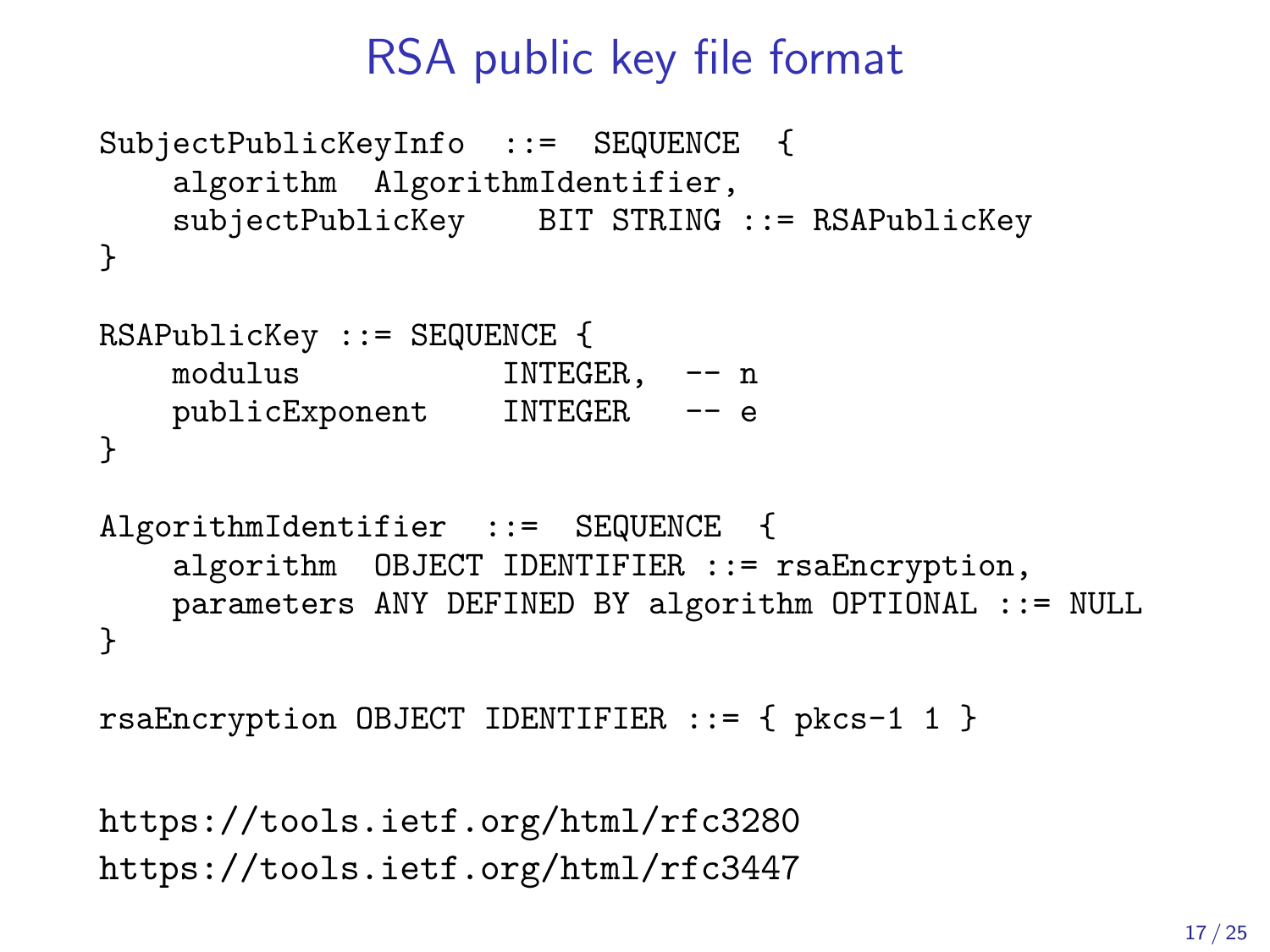### Task: RSA utility – 7p

Implement RSA encryption and signing utility.

\$ ./rsa.py Usage: encrypt <public key file> <plaintext file> <output ciphertext file> decrypt <private key file> <ciphertext file> <output plaintext file> sign <private key file> <file to sign> <signature output file> verify <public key file> <signature file> <file to verify>

- Must support private and public keys in PEM and DER format (detect by content; use .decode('base64'))
- Halt if requested to encrypt plaintext larger than possible
- Must sign SHA256 hash (DigestInfo) of the file to sign
- Verification must output "Verified OK"/ "Verification Failure"
- Encryption and signing according to  $PKCS#1$  v1.5
- Use your own ASN.1 DER encoder and pyasn1
- Use pyasn1 version from Ubuntu packages (not from pip) (!)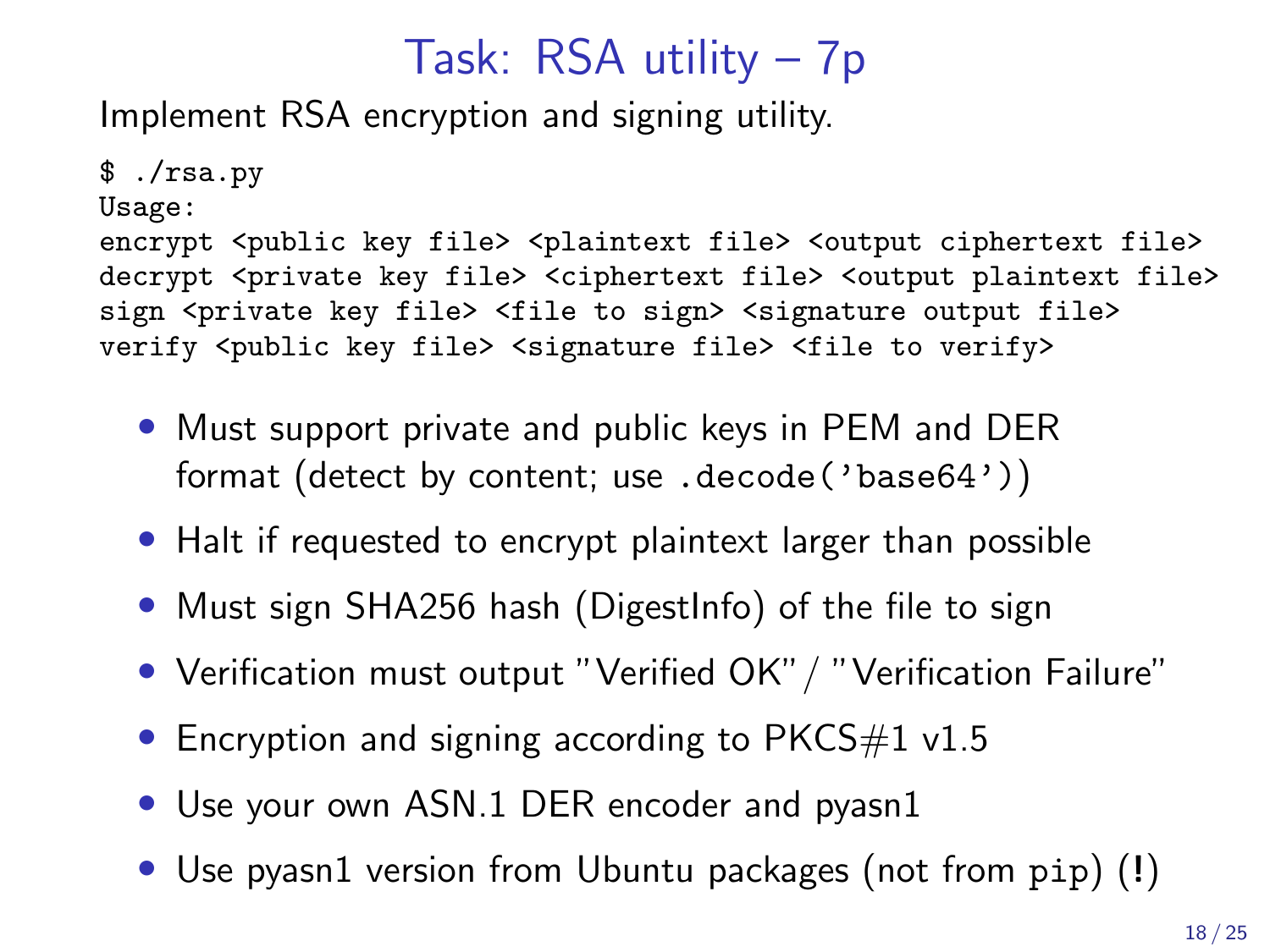## RSA PKCS#1 v1.5

Encryption process:

- 1. Pad plaintext: 0x00 || 0x02 || PS || 0x00 || D
	- $\bullet$  D plaintext to encrypt
	- PS (padding string) at least 8 random bytes (except 0x00)
	- Plaintext must be padded to size of modulus n
- 2. Convert padded byte string to integer
- 3. Calculate ciphertext:  $c \equiv m^e \mod n$

• in python:  $c = pow(m, e, n)$ 

4. Convert ciphertext integer to byte string

Decryption process:

- 1. Convert ciphertext to integer
- 2. Calculate decryption:  $m \equiv c^d \mod n$
- 3. Convert decrypted integer to byte string
- 4. Remove padding

<https://tools.ietf.org/html/rfc2313>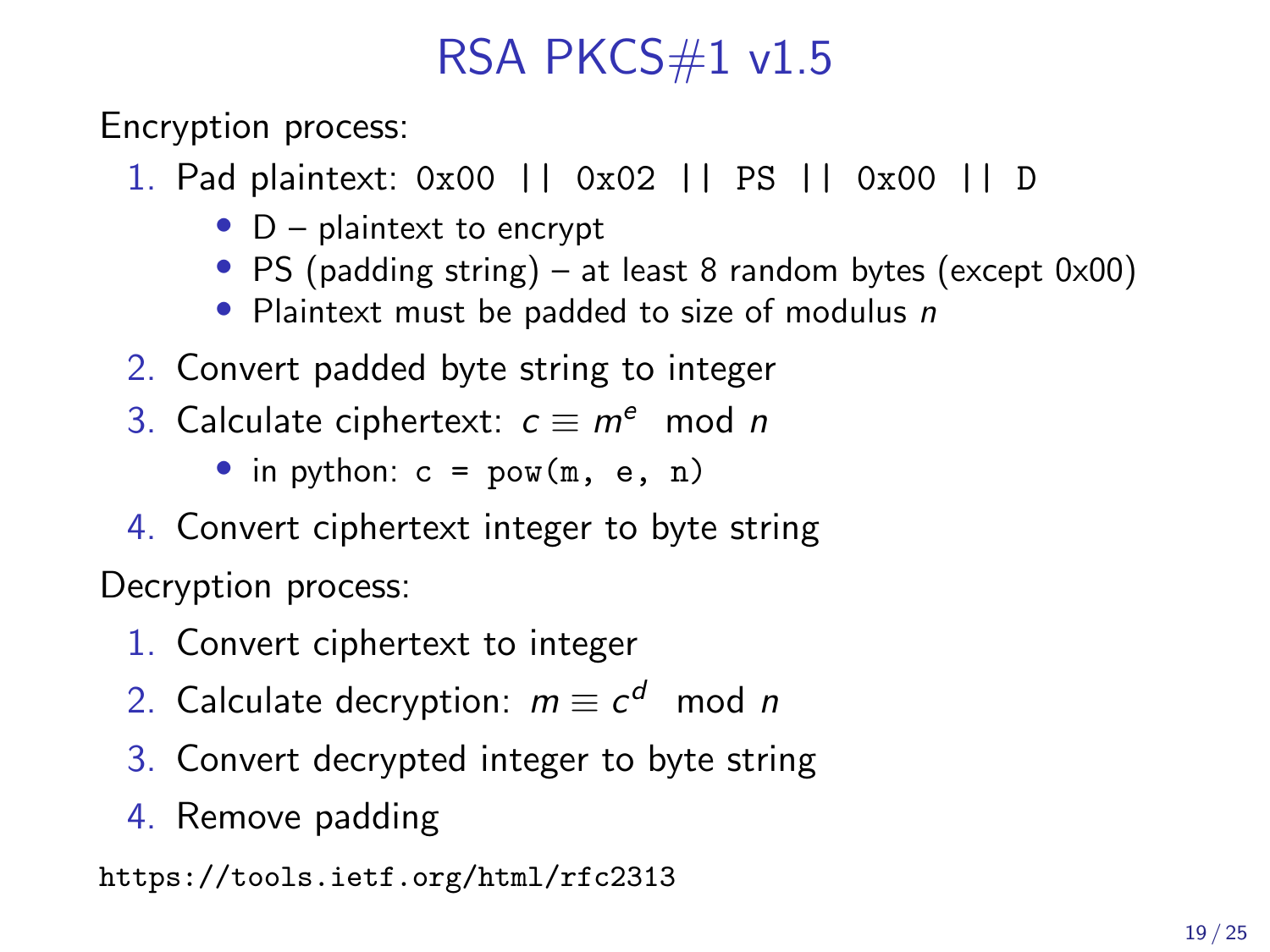## RSA PKCS#1 v1.5

Signing process:

- 1. Construct plaintext (DER DigestInfo of the file to sign)
- 2. Pad plaintext: 0x00 || 0x01 || PS || 0x00 || D
	- $\bullet$  D plaintext to sign
	- PS (padding string) zero or more 0xFF bytes
	- Plaintext must be padded to size of modulus n
- 3. Convert padded byte string to integer
- 4. Calculate signature:  $s \equiv m^d \mod n$

5. Convert signature integer to byte string (length of  $n$ ) Verification process:

- 1. Convert signature byte string to integer
- 2. Calculate decryption:  $m \equiv s^e \mod n$
- 3. Convert decrypted integer to byte string
- 4. Remove padding to obtain DigestInfo DER structure

5. Compare DigestInfo with DigestInfo of the signed file <https://tools.ietf.org/html/rfc2313>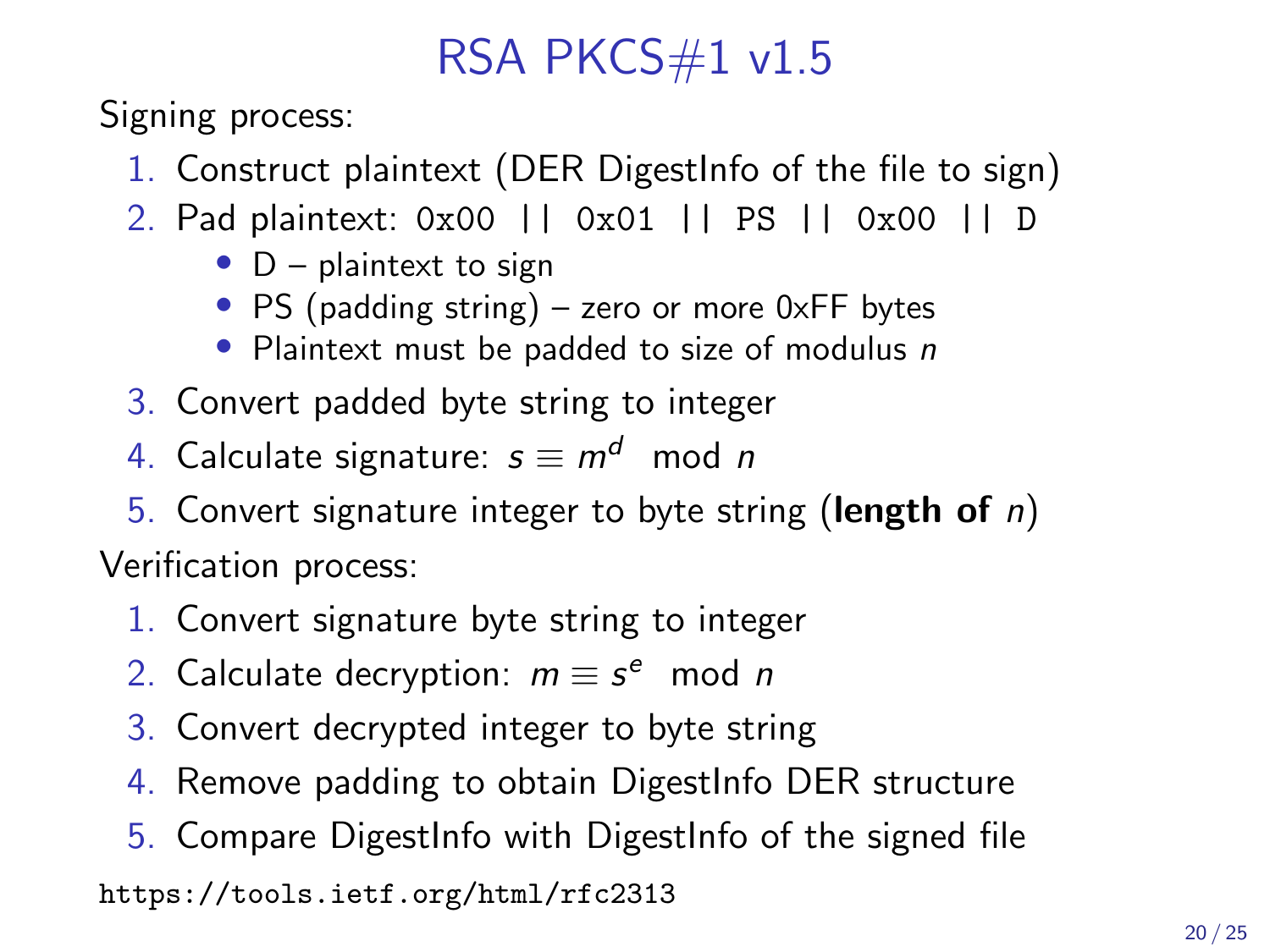#### Task: Test case

#!/bin/bash echo "[+] Generating RSA key pair..." openssl genrsa -out priv.pem 1017 openssl rsa -in priv.pem -pubout -out pub.pem echo "[+] Testing encryption..." echo "hello" > plain.txt ./rsa.py encrypt pub.pem plain.txt enc.txt openssl rsautl -decrypt -inkey priv.pem -in enc.txt -out dec.txt diff -u plain.txt dec.txt echo "[+] Testing decryption..." openssl rsautl -encrypt -pubin -inkey pub.pem -in plain.txt -out enc.txt ./rsa.py decrypt priv.pem enc.txt dec.txt diff -u plain.txt dec.txt echo "[+] Testing signing..." dd if=/dev/urandom of=filetosign bs=1M count=1 ./rsa.py sign priv.pem filetosign signature openssl dgst -sha256 -verify pub.pem -signature signature filetosign echo "[+] Testing successful verification..." openssl dgst -sha256 -sign priv.pem -out signature filetosign ./rsa.py verify pub.pem signature filetosign echo "[+] Testing failed verification..." openssl dgst -md5 -sign priv.pem -out signature filetosign ./rsa.py verify pub.pem signature filetosign Verification Failure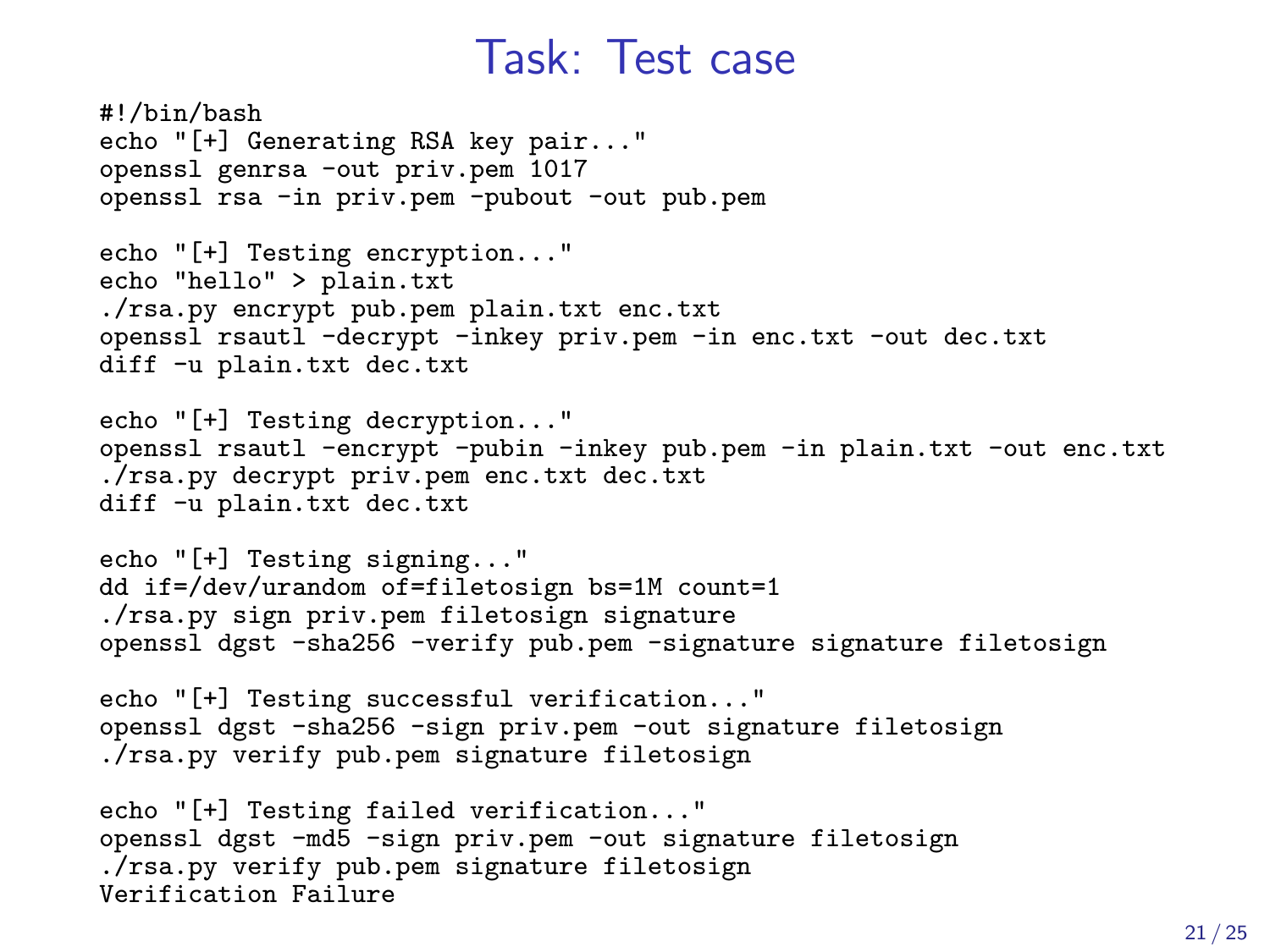## Hybrid Encryption

How to encrypt plaintexts larger than modulus size?

- Increase modulus size
	- $2x$  modulus size increase  $8x$  slowdown
- Split in blocks and encrypt separately
	- Asymmetric encryption much slower than symmetric
- Use RSA to encrypt symmetric data encryption key:

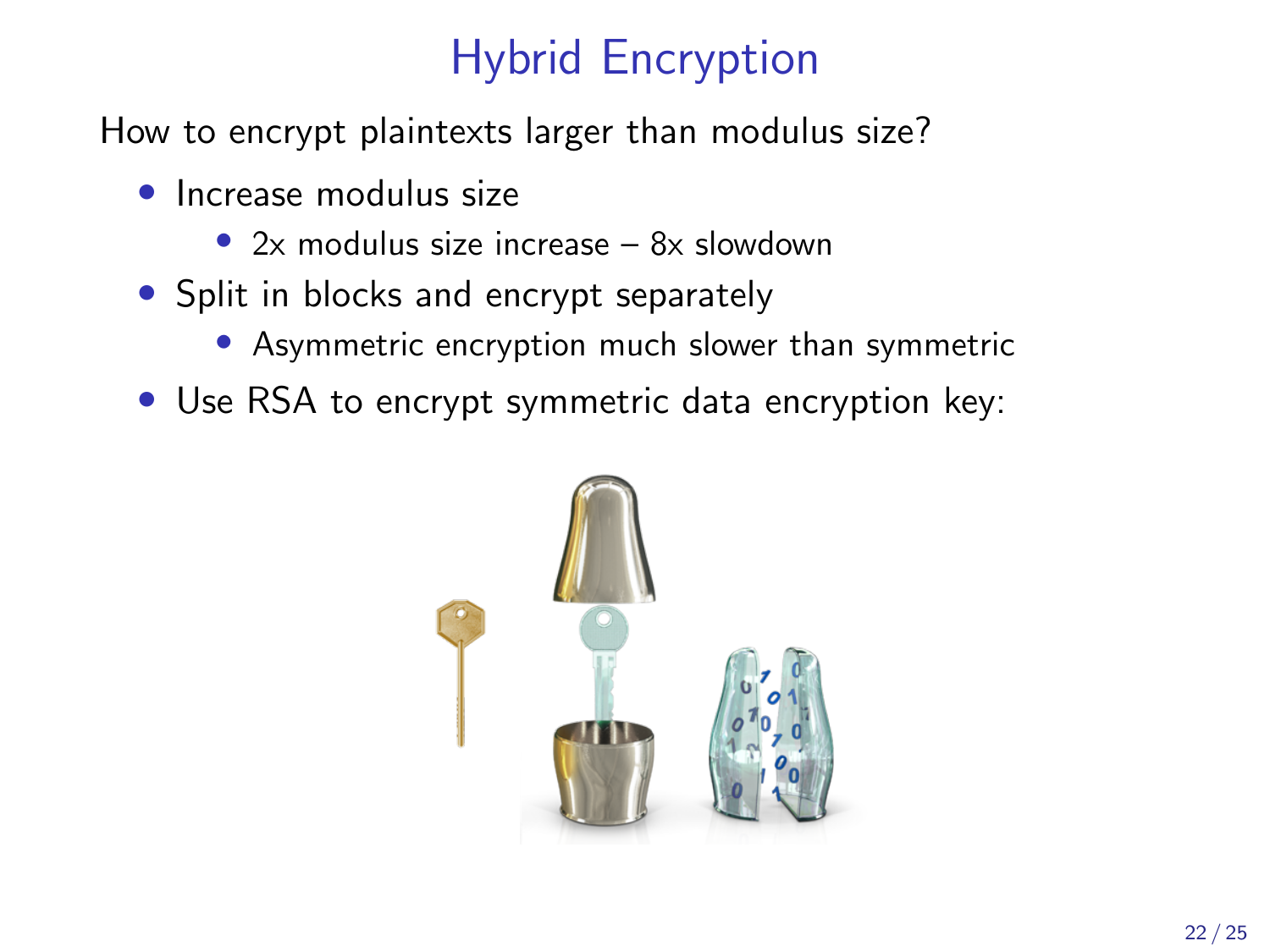### **Questions**

- What does public key cryptography give us?
- How will you create RSA encrypted message to me?
- How will you verify my RSA signed message?
- What is hybrid encryption useful for?
- How are passive attacks different from active attacks?
- Why active attacks are harder to execute?
- What is threat model useful for?
- Why 2048-bit RSA does not have security level of 2048-bits?
- What will happen to cryptography the day quantum computers are invented?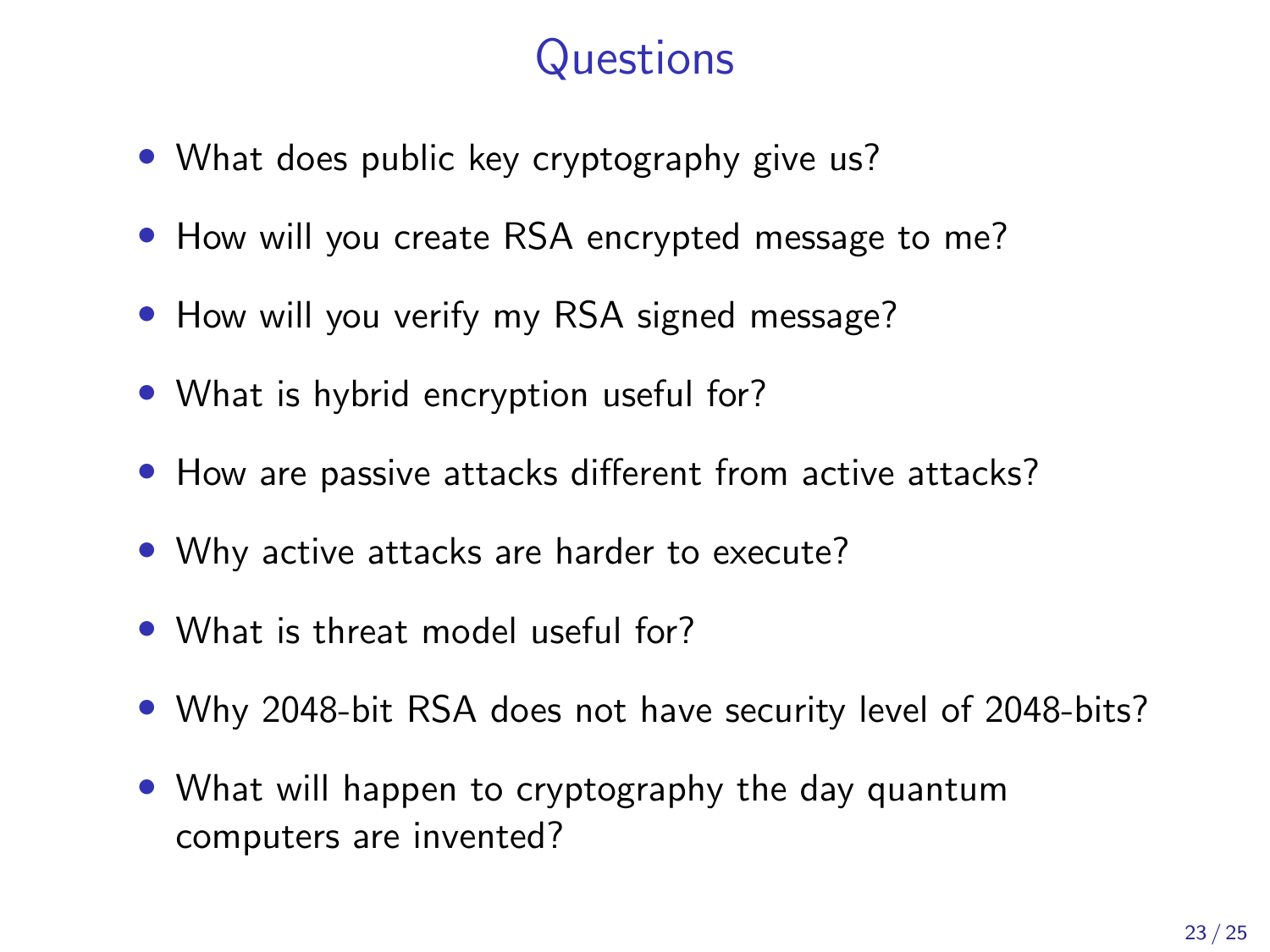

- Curve defined by  $a, b, c, p$
- Formulas for point addition, doubling
- DL problem: find x, given  $a^x = b$  mod p
- EC DL problem: find x, given  $P + P + \cdots + P = xP = T$  $\times$  times

```
• Security: 256-bit ECC \approx 3072-bit RSA
```